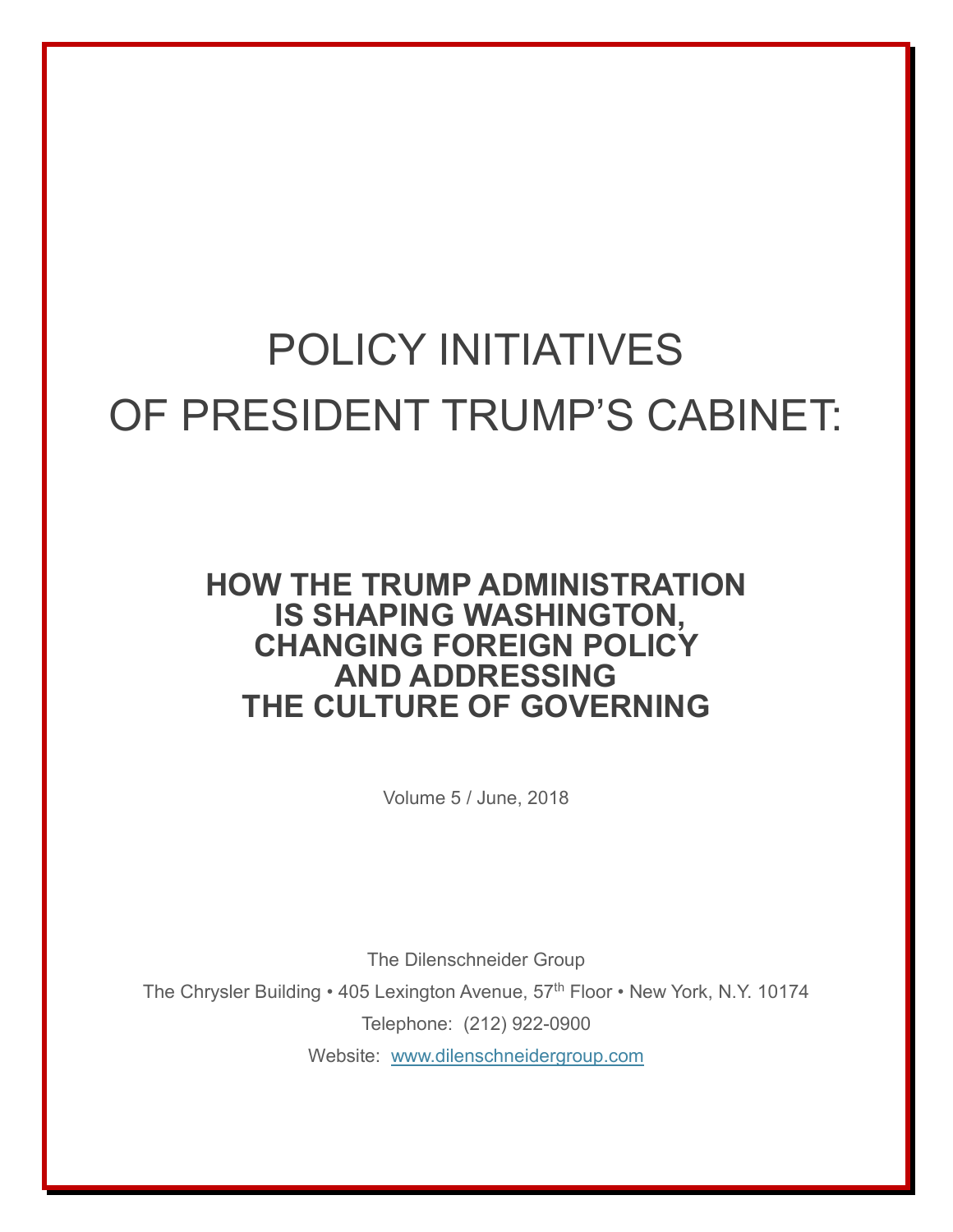*From the recently concluded Singapore summit with North Korean leader Kim Jong-un to the uncertainties over U.S. relations with its traditional allies to the upcoming meeting with Russia's Vladimir Putin, President Trump is making sweeping changes in the nation's relationship with the world.* 

The basis of the President's "America First" approach to foreign policy is clear: If it appears that the United States is being taken advantage of in any way, the President will move to counteract whatever is happening. Almost every statement he has made on the subject reflects his core belief that America must demonstrate strength. His foreign policy is also driven by a conviction that his dealmaking ability will make America paramount in world affairs.

This has led him to cancel many of the policy initiatives of the Bush and Obama years, including reversing a number of trade agreements, withdrawing from the Paris Climate Accord and pulling the U.S. out of the multinational agreement to trade sanctions relief for an end to Iran's nuclear weapons program.

#### **At State, a New Leader but Too Few Diplomats**

The President's first secretary of state, Rex Tillerson, an oil company executive friendly with Vladimir Putin, never developed a successful working relationship with President Trump and so he has been replaced by Mike Pompeo, a former congressman who had been serving as CIA director.

Pompeo, at least so far, seems to have the President's confidence. But against this is the fact that many State Department posts remain unfilled, which means countries trying to contact the administration to press particular concerns have trouble doing so. Among the dozens of unfilled posts are 23 ambassadorships, several of them for key allies like South Korea, Australia and Belgium, which is the capital of the European Union; the undersecretary for public diplomacy; the assistant secretaries for the Near East, East Asia, and the Western Hemisphere; the Director of the Foreign Service, and the U.S. representative to the EU.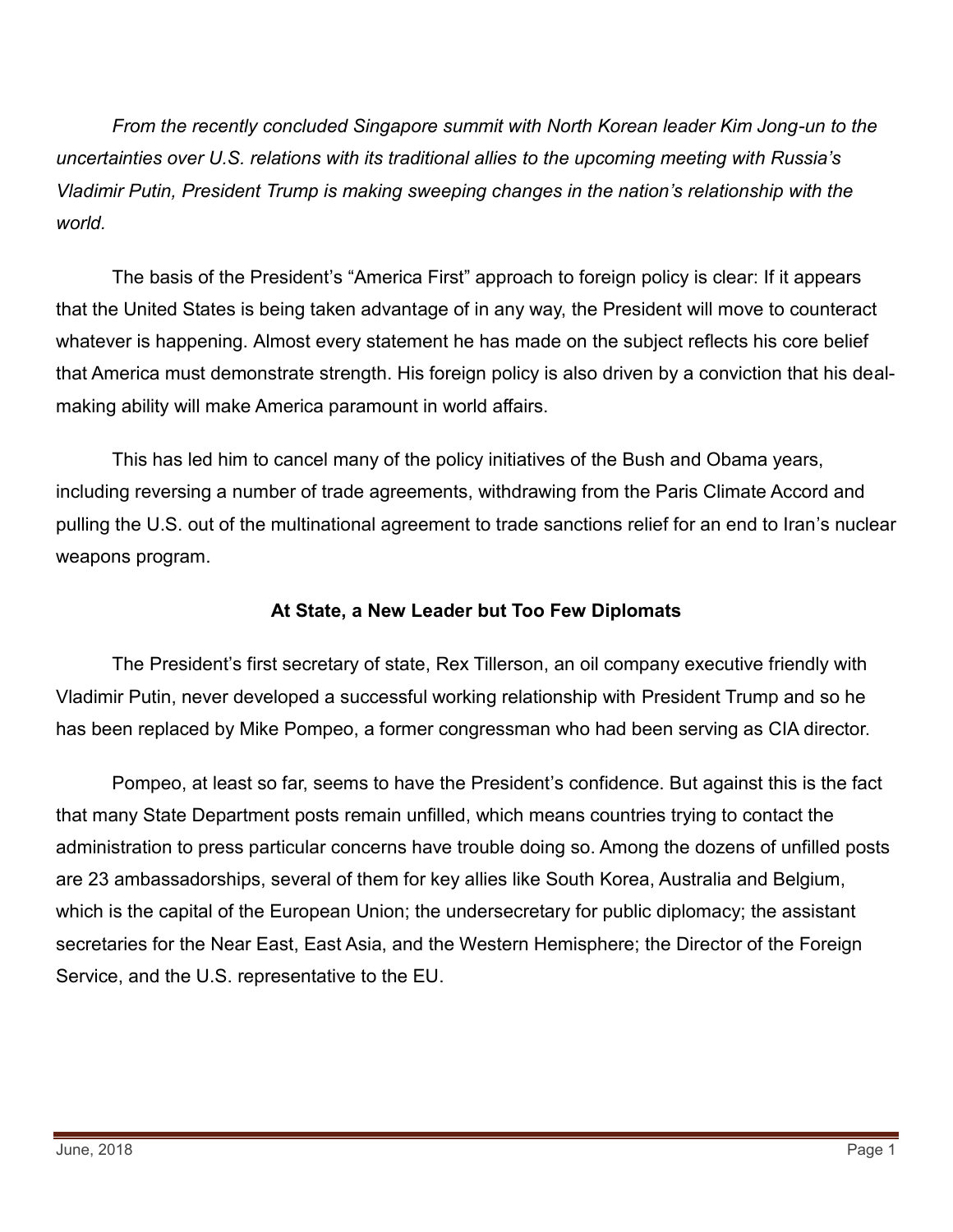# **An Opening to North Korea**

Mr. Trump's decision to become the first U.S. President to meet North Korea's leader in a ceremony more befitting a respected world leader than a brutal dictator has clearly established that this President is not like any other. The Singapore Summit, however, has not yet resulted in any agreement on international verification of the nuclear disarmament that Kim promised. President Trump also did not raise the issue of North Korea's flagrant violations of human rights.

President Trump has said the North Korea problem is solved. For now, though, it remains a nuclear power and it will be years before we know whether the world is indeed safe from its nuclear missiles. What is certain is that the tensions that erupted in 2017 when Kim and Trump were exchanging insults and arguing over whose nuclear button was bigger have subsided.

# **On Again, Off Again with China**

Perhaps the most perplexing relationship President Trump has developed is with China. After entertaining President Xi Jinping at Mar-a-Lago last year (Ivanka Trump's daughter sang in Mandarin as part of the ceremony) and developing what seemed to be a warm friendship, Mr. Trump has declared a trade war on the Chinese. China is retaliating with higher tariffs on \$450 billion worth of American imports. Prices for one of the targeted items, U.S. soybeans, have already declined 15 percent.

Yet the Trump Administration has been consistent in seeking Chinese help in dealing with North Korea, and there are many who think that the primary beneficiary of the Singapore Summit was China. Kim traveled twice to Beijing before the summit and once afterward, indicating a growing closeness with the Chinese leader.

Also, despite his tough rhetoric about Chinese business practices, President Trump has moved to save ZTE, a telecommunications giant banned from buying U.S. components because it violated sanctions against Iran and North Korea. The President said China couldn't afford to lose the jobs.

President Xi's stated goals are advancing China technologically and militarily, challenges to America's global leadership that Mr. Trump has not addressed in any detail.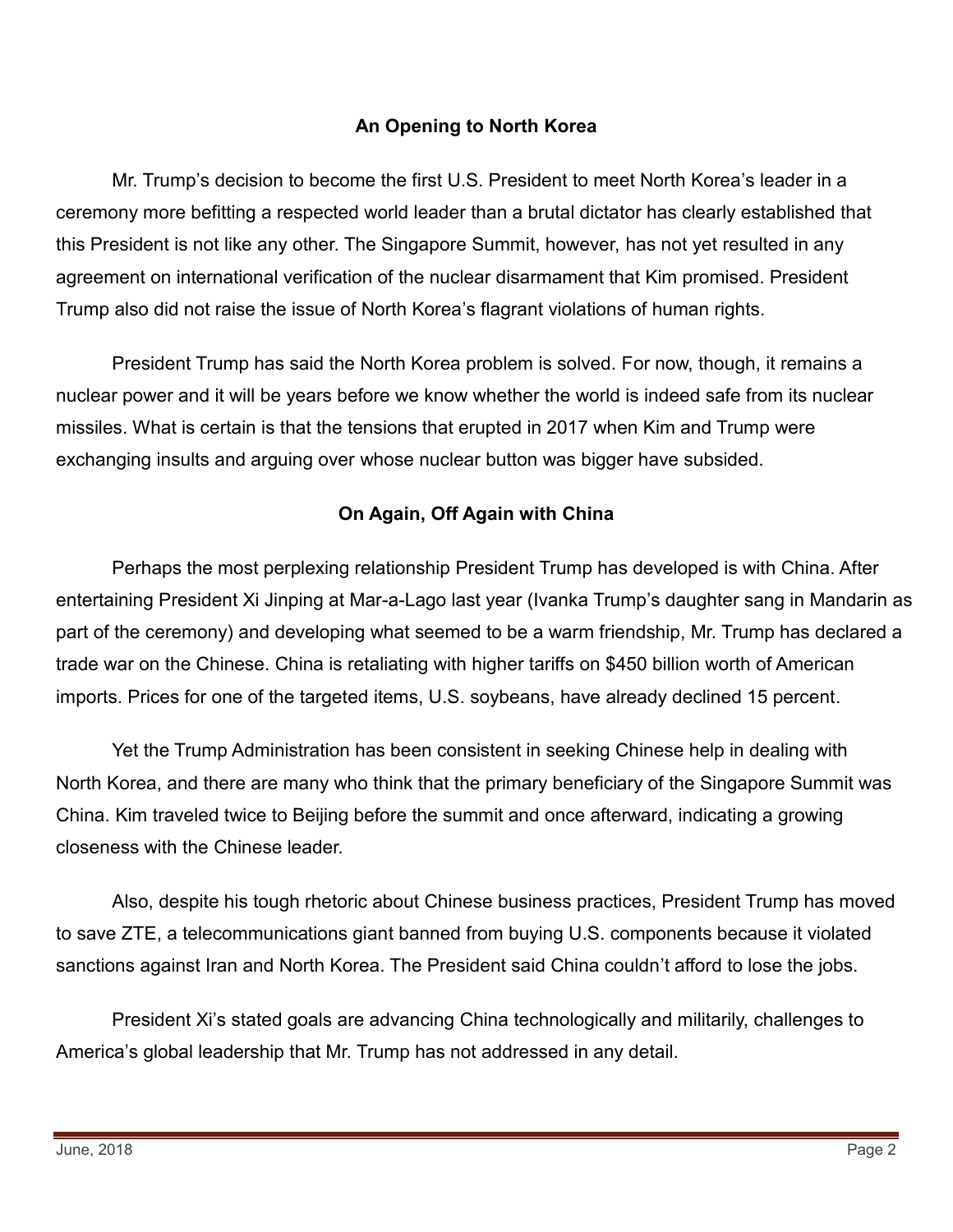#### **Are Trade Wars Really "Easy to Win"?**

After pulling the U.S. out of the Trans Pacific Partnership, President Trump insisted on renegotiating the North American Free Trade Agreement with Canada and Mexico. All three countries agree NAFTA needs to be updated, but the negotiations have been more difficult and drawn-out than originally expected. The process was made even more difficult when Mr. Trump hit Canada and Mexico with tariffs on steel and aluminum imports, and then criticized Canadian Prime Minister Justin Trudeau for saying he would take countermeasures.

Consistent with this controversial policy of starting trade wars with friendly nations, President Trump has also slapped tariffs on auto imports from Europe. Predictably, the EU has struck back, aiming its tariffs at products from states that voted for President Trump in 2016 (a strategy the Chinese are also pursuing). One of the targeted companies, Harley-Davidson, has already announced it is shifting some of its motorcycle production overseas to avoid the tariffs, a decision that an angry President called "the beginning of the end" for the iconic company.

#### **Closer to Israel, Farther from Palestinians**

Under President Trump, the always fraught Middle East peace process, which Trump's son-inlaw Jared Kushner is now in charge of, is clearly challenged. It appears a plan to address this is imminent. The two-state solution that has been sponsored by U.S. Presidents for well over half a century essentially ended with Mr. Trump's decision to move the U.S. embassy from Tel Aviv to Jerusalem, leading the enraged Palestinians to argue the United States is no longer a neutral broker. The Trump administration has also withdrawn from the U.N. Human Rights Council, calling it "anti-Israel" and "a cesspool of political bias."

President Trump's national security adviser John Bolton has argued that the move to Jerusalem is "a physical demonstration of the U.S. commitment to Israel, which is in fact a commitment to our national security interests. Closer economic partnership with Israel will only increase America's prosperity, which, as President Trump has pointed out, leads to greater security."